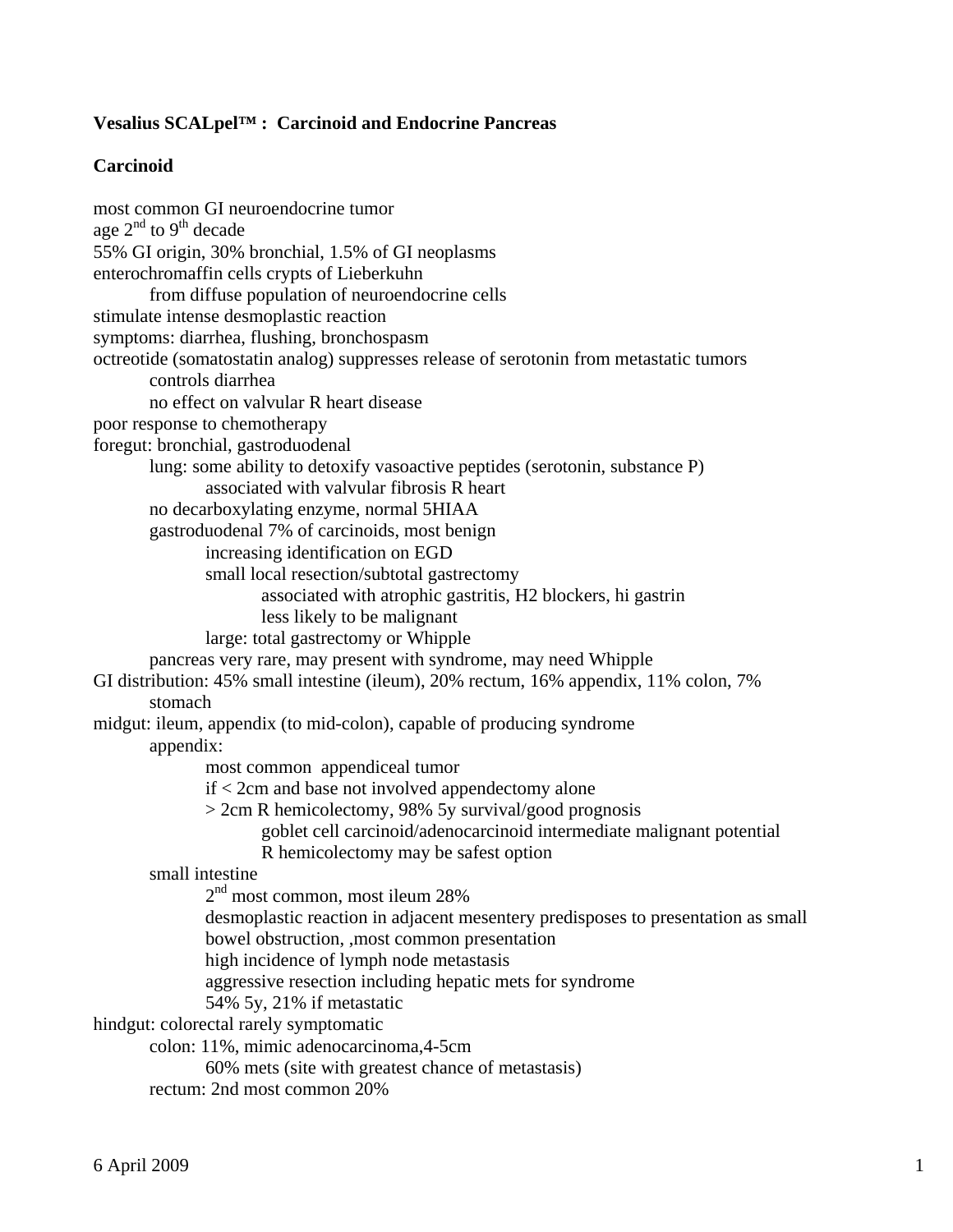syndrome rare, better prognosis 85% solitary, < 2cm 4% metastatic, > 2cm 80% metastatic 75% 5y survival remove endoscopically at 4-13cm

#### syndrome

 5hydroxytryptophan decarboxylated (by those carcinoids with enzyme) to serotonin which is metabolized to 5 HIAA in liver

 liver mets allows serotonin (also histamine, kallekrein, catechols, prostaglandin, substance P) to directly enter systemic circulation where they cause symptoms

> flushing (head and trunk), diaphoresis, nausea/vomiting, bronchospasm, lacrymation right heart valvular disease pellagra-like skin condition

ovaries: venous drainage bypasses liver

#### liver mets

 slow growing, hepatic resection to debulk beneficial recurrence amenable to radiofrequency ablation (RFA), embolization

### **Endocrine pancreas**

hormone secreting cells

alpha: glucagon

beta: insulin

delta: somatostatin, gastrin

D2 cells: vasoactive intestinal peptide (VIP)

F cells: pancreatic peptide

beta cells in center of islets surrounded by others

originate from common endodermal stem cells (not neural crest/APUD as previously

thought)

hypervascular pancreatic lesions almost always neuroendocrine

needle Bx not effective for Dx, only 20% of neuroendocrine cells stain with IHC

neuroendocrine tumors radioresistant

adenomas produce one or more peptides including: ACTH (2%), parathormone, calcitonin, growth hormone, CCK, catechols

85% functional, 15% non-functional

hormone producing islet cell tumors

60% insulin, 20% gastrin, 5% VIP

25% association with MEN1

#### **insulinoma** (beta)

 Whipple's triad: symptomatic hypoglycemia, documented low glucose, resolution with IV glucose glucose/insulin ratio  $< 1$  often (40%)

bizarre mentation sometimes mistaken for mental illness (neuroglycopenic symptoms)

 fasting hypoglycemia, elevated insulin, elevated C-peptide (portion broken off to activate insulin) or pro-insulin

small (<1.5cm), 85% solitary, red-brown, 90% benign, 10% malignant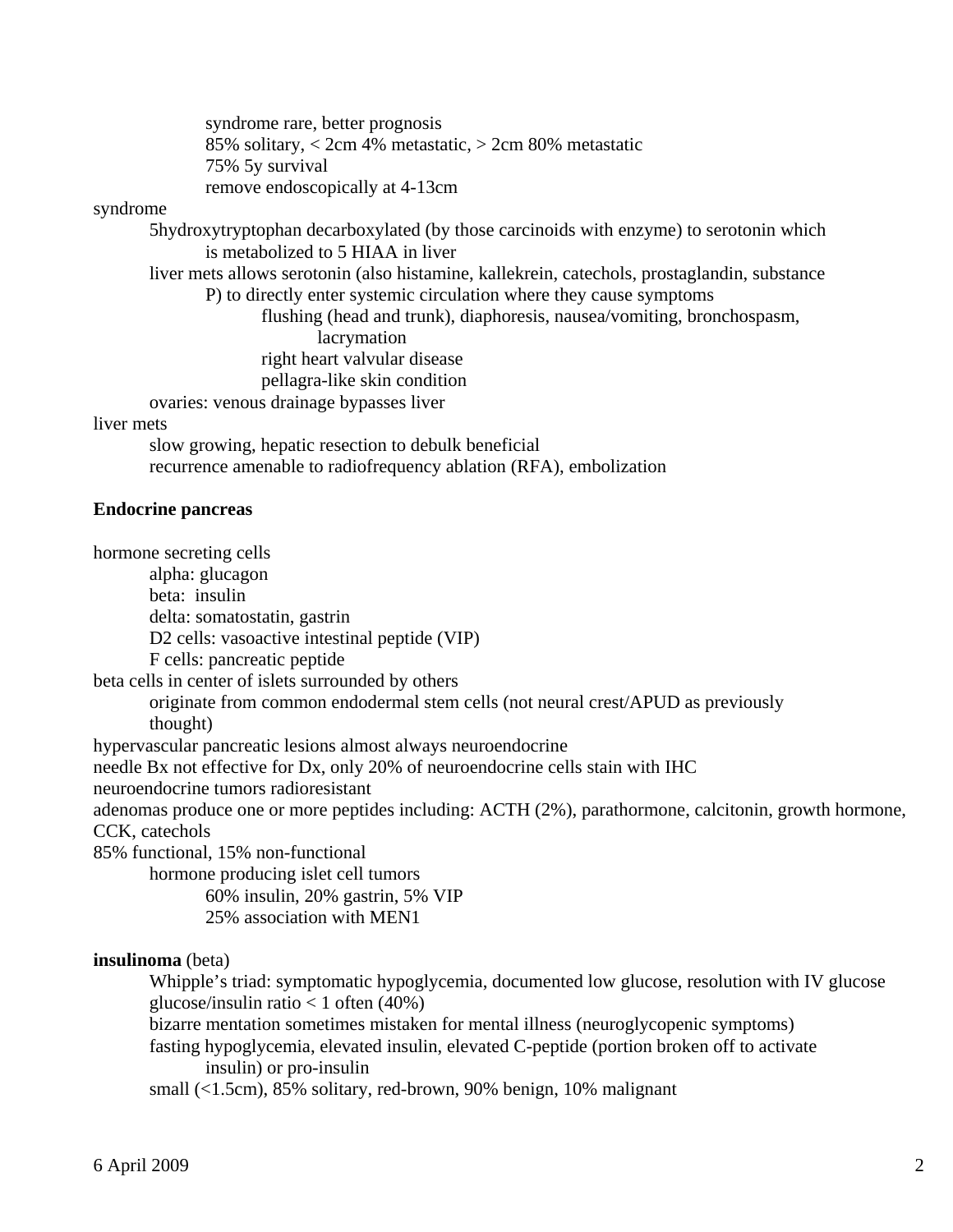CT/MRI (10-60% Dx), arteriogram (30-90% Dx), pre-op US (20-65%; handicapped by colon gas), nuclear scan, venous sampling (25-85%), intraop US most effective 2/3 diagnosed pre-op enucleate, excise, debulk larger, resect palpable nodes MEN1: 5-10% of MEN1 patients have insulinoma 2<sup>nd</sup> most common functioning pancreatic neuroendocrine tumor in MEN1 often multicentric, may need subtotal pancreatectomy suppress residual tissue with somatostatin lifelong 30-80% of MEN1 pts have pancreatic/duodenal neuroendocrine tumors **gastrinoma** (D, delta cells) concentrated duodenum (70%) and head of pancreas (25%)(gastrinoma triangle) multicentric v insulinoma duodenal more multicentric, less malignant potential than solitary sporadic pancreatic gastrinoma sporadic 60% malignant (ZE described '55, prior Rx total gastrectomy before somatostatin) gastrin > 1000 diagnostic degree of elevation proportional to tumor burden chromogranin A not diagnostic but increased in most ZE 30% of gastrinoma patients have MEN1 (higher than insulinoma) MEN1 associated ZE not aggressive, hard to cure, radical resection v treat gastrin 70% benign, most survive extended period most common functioning pancreatic neuroendocrine tumor in MEN1 jejunal ulceration rare exclude other causes of elevated gastrin: chronic renal failure, short bowel, antral G-cell hyperplasia (rare), truncal vagotomy, gastric outlet obstruction (decompress stomach before measure gastrin) secretin inhibits normal cells, but powerful secretagogue for gastrinoma gastrin Dx: somatostatin (octreotide = somatostatin analog) receptor scan most sensitive  $\subset$  CT, MRI, US, selective angio CT or MRI stage multicentric or malignant submucosal duodenal tumors hard to find, intraop endoscopy with transillumination helps **glucagonoma** (alpha cells) $(1<sup>st</sup> case '74)$  M=F in most recent series, rarely associated with MEN1 chromogranin A marker larger 3-5cm, 80% malignant, 50% metastatic @ Dx always in pancreas, 90% body and tail (alpha cell distribution) glucose intolerance, increased glucagon level, diabetes, wt. loss, neuropsychiatric (4Ds: diabetes, dermatitis, DVT, depression) necrolytic migratory erythema 70% by time of Dx, skin rash, cellulites, (decrease amino acids, catabolic effect of glucagon?) face, perineum, extremities papules/plaque enlarge, coalesce to 14d, then central clearing glucagons  $>$  500pg/ml,  $>$  1000 diagnostic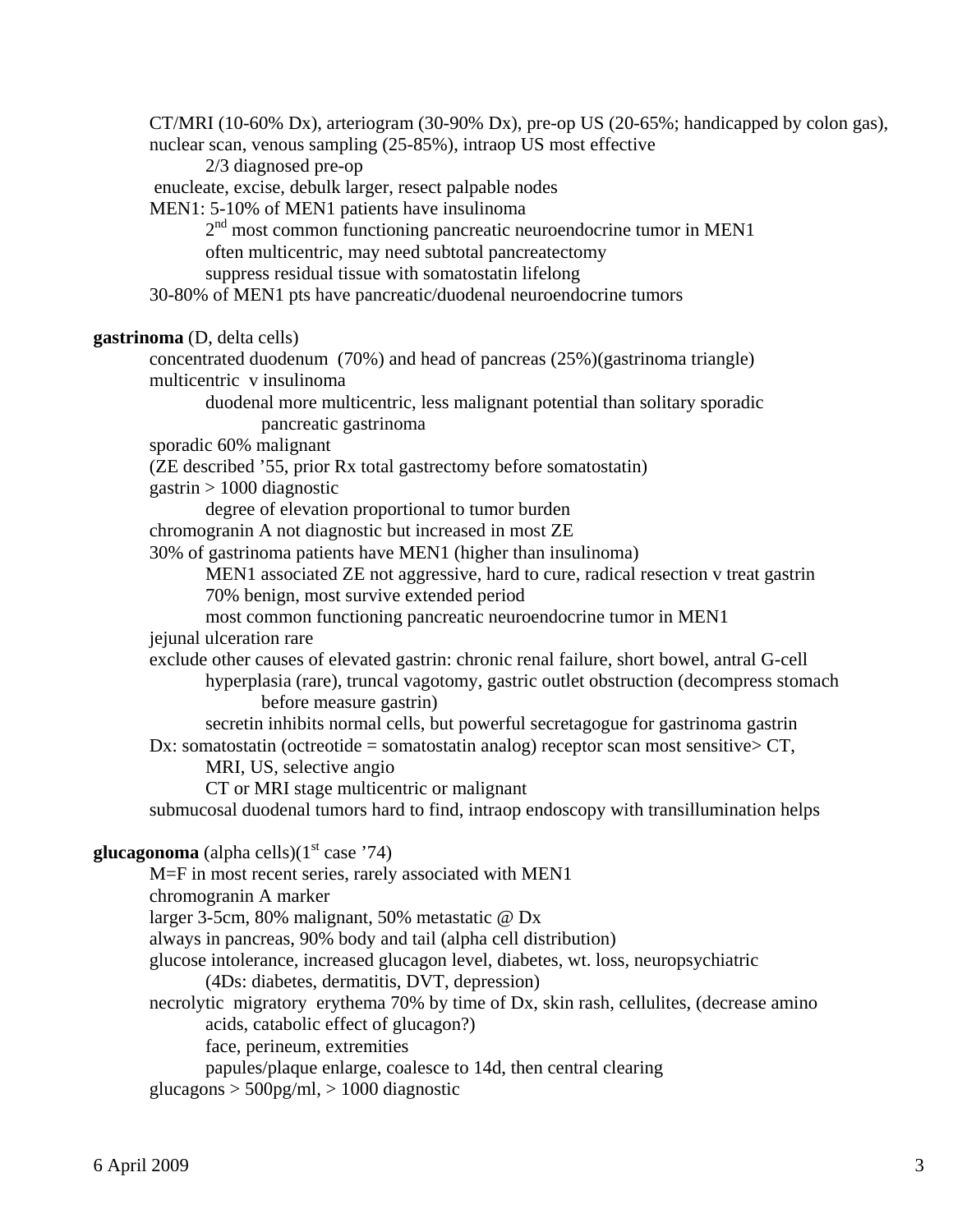86% localization by CT paradoxic increase glucagon with secretin challenge good chance localization CT/MRI (larger lesions) Rx: pancreatic resection, debulking mets especially for symptomatic; hepatic a. embolization, radiofrequency ablation suppress w octreotide

**VIP**oma (Vermer-Morrison/WDHHA, '58)(delta2 cells)

rare, small

 binds to receptors on intestinal epithelial cells, activate cell adenylate cyclase & cyclic AMP production causing water and electrolyte secretion into lumen secretory watery diarrhea, hypokalemia, hypochloremia, alkalosis symptomatic VIPomas are usually solitary, > 3cm age 30-50, 85% pancreas, 15% association with ganglioneuroma (90% benign) 75% body and tail: increased VIP with profuse diarrhea 50% malignant, 60-80% metastatic at time of Dx 5% association with MEN1 enucleate or pancreatectomy debulking helps symptoms

streptozotocin chemo, suppress with somatostatin

## **somatostatinoma** (delta cell)(described '77)

 rare, < 20 cases reported 50% pancreatic, 2/3 head most malignant, metastatic @ Dx when in duodenum usually symptomatic mass v other neuroendocrine duodenal tumors only 10% experience syndrome mild diabetes: strong suppression of insulin & other glucagon cholelithiasis: suppression of biliary secretion, lytes and water, increase lipid in bile, inhibit CCK diarrhea +/- steatorrhea (inhibits pancreatic enzyme and bicarbonate secretion, impairs intestional absorption of lipids) excise

#### **non-functioning islet cell tumors** (50%)

 small percent of pancreatic masses but better chance of resection than exocrine pancreatic cancer 90% of non-functioning islet cells tumors malignant usually head, yellowish

resect for palliation pain bleeding, good results, long term survival

future direction: somatostatin-linked targeted chemotherapy

### **octreotide**

somatostatin analog somatostatin produced by hypothalamus